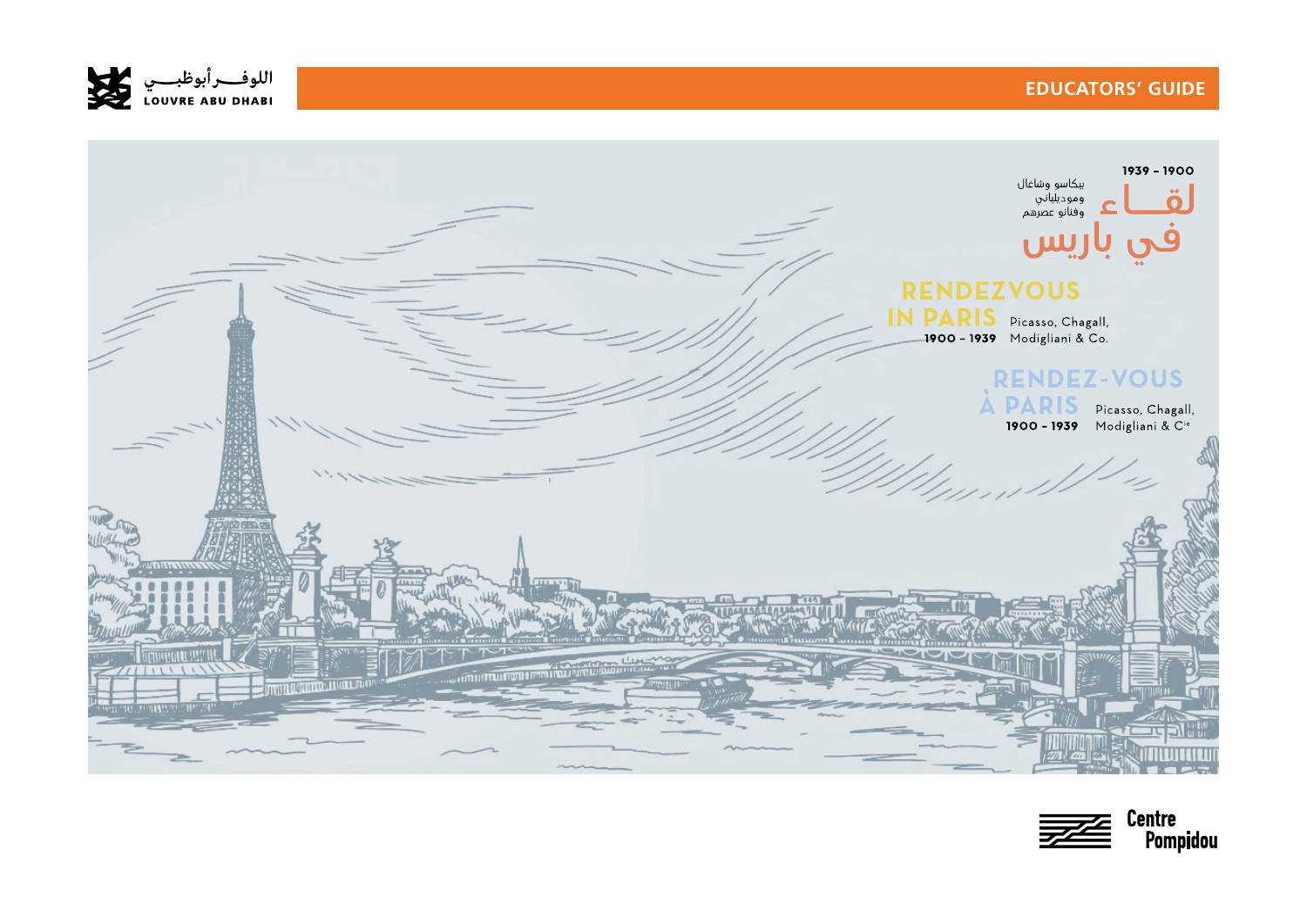## **EDUCATORS' GUIDE**



*This Educators' Guide helps teachers conduct a self-led tour of the International Exhibition as part of their school visit to Louvre Abu Dhabi. Its purpose is to foster learning through students' observational, analytical, communication and critical thinking abilities. The in-gallery activities are intended for different age groups and curricula. We encourage you to adapt and build upon them to suit your classroom needs.*



#### **ABOUT THE EXHIBITION**

*Rendezvous in Paris: Picasso, Chagall, Modigliani & Co.* (1900-1939)

In collaboration with Centre Pompidou, this exhibition focuses on the key contributions of foreign artists to the Paris art scene during the first half of the 20<sup>th</sup> century. A collection of 85 artworks features important figures including Picasso, Kupka, Chagall and Modigliani, revealing the wealth and depth of the mutual influences and exchanges between these artists of varied backgrounds.

#### **GENERAL QUESTIONS**



**EXPLORE** these questions with your students.



**ENCOURAGE** them to observe closely and read the artwork labels to help them answer questions.



**REMIND** your students that there are no wrong or right answers, but it is important to ground their answers on what they see and recognise in the artwork.

• **What are some of the artistic styles you can see in this exhibition?** 

- **How did they appear?**
- **What do you think influenced artists of that time?**
- **What did they want to show and represent?**
- **What materials did they use?**

#### **ACTIVITIES**

The activities in this guide are based on a selection of artworks and are suitable for a range of age groups and subjects. You may modify the activities to suit your curriculum and learning objectives. The artworks introduce different aspects of first half of 20<sup>th</sup> century art in Paris, and a number of activities that you can conduct in the museum galleries and back in your classroom.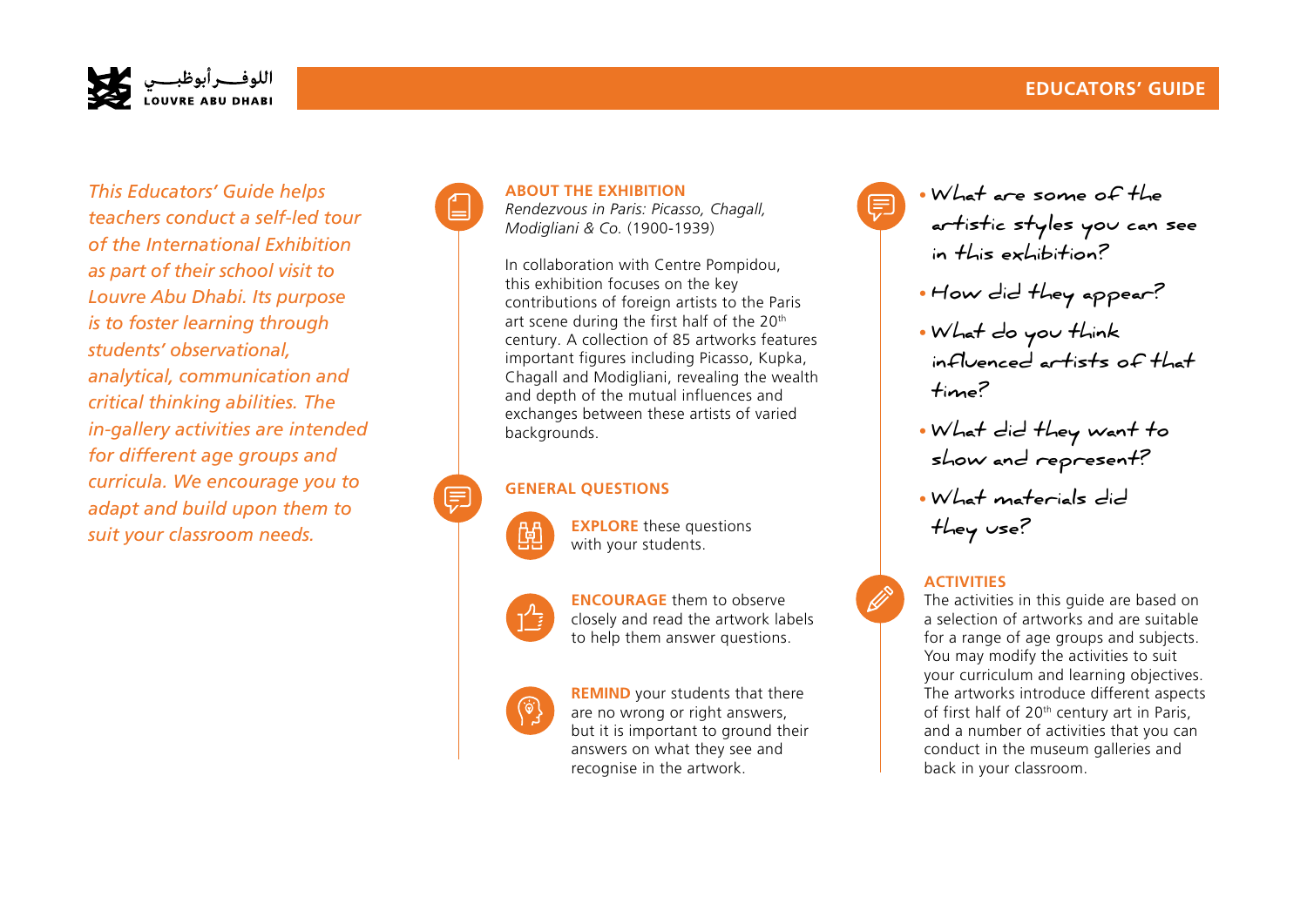

## **Rendezvous in Paris: Picasso, Chagall, Modigliani & Co.** (1900-1939)

Welcome to *Rendezvous in Paris: Picasso, Chagall, Modigliani & Co.* (1900-1939), the seventh International Exhibition at Louvre Abu Dhabi. The exhibition focuses on the many contributions made by foreign artists to the Paris art scene during the first half of the  $20<sup>th</sup>$  century, highlighting how Paris was widely considered the capital of the arts at that time. Important artists and influential figures such as Pablo Picasso, Kees Van Dongen, Sonia Delaunay, and Amedeo Modigliani are featured and represented in the exhibition through 85 works of art put together by the Centre Pompidou. The paintings, sculptures and photographs represent the mutual influences and exchanges between these great artists who came from many different backgrounds.

*Rendezvous in Paris* reflects a common notion of the time, which was known as 'The School of Paris', a term that first appeared in a 1925 newspaper article. It refers to many artistic movements in Modern Art, such as Fauvism, Abstraction, Cubism, Surrealism and Primitivism, as well as the artists producing era-defining works of art between the late 19<sup>th</sup> and early 20<sup>th</sup> centuries. The School of Paris also reflects the great artistic exchange, influence and expansion within Paris between 1900 and 1939,

triggered by the presence of great artists from across Europe, including Russia, the Netherlands, Italy, Spain and other countries. During this period, many of these artists resided in Paris to escape the social and political conditions in their home countries, which had made it difficult for them to practice their art freely.

Featuring the work of major artists, including Pablo Picasso, Marc Chagall, Amedeo Modigliani, František Kupka, and Constantin Brancusi, the rooms of the exhibition reflect a journey through 20<sup>th</sup> century Paris, highlighting the geographical context of artworks and artistic movements within the city's neighbourhoods. Many of these great artists came together and created their own atmosphere in the city, not only in their studios but also in cafes such as La Rotonde and La Coupole.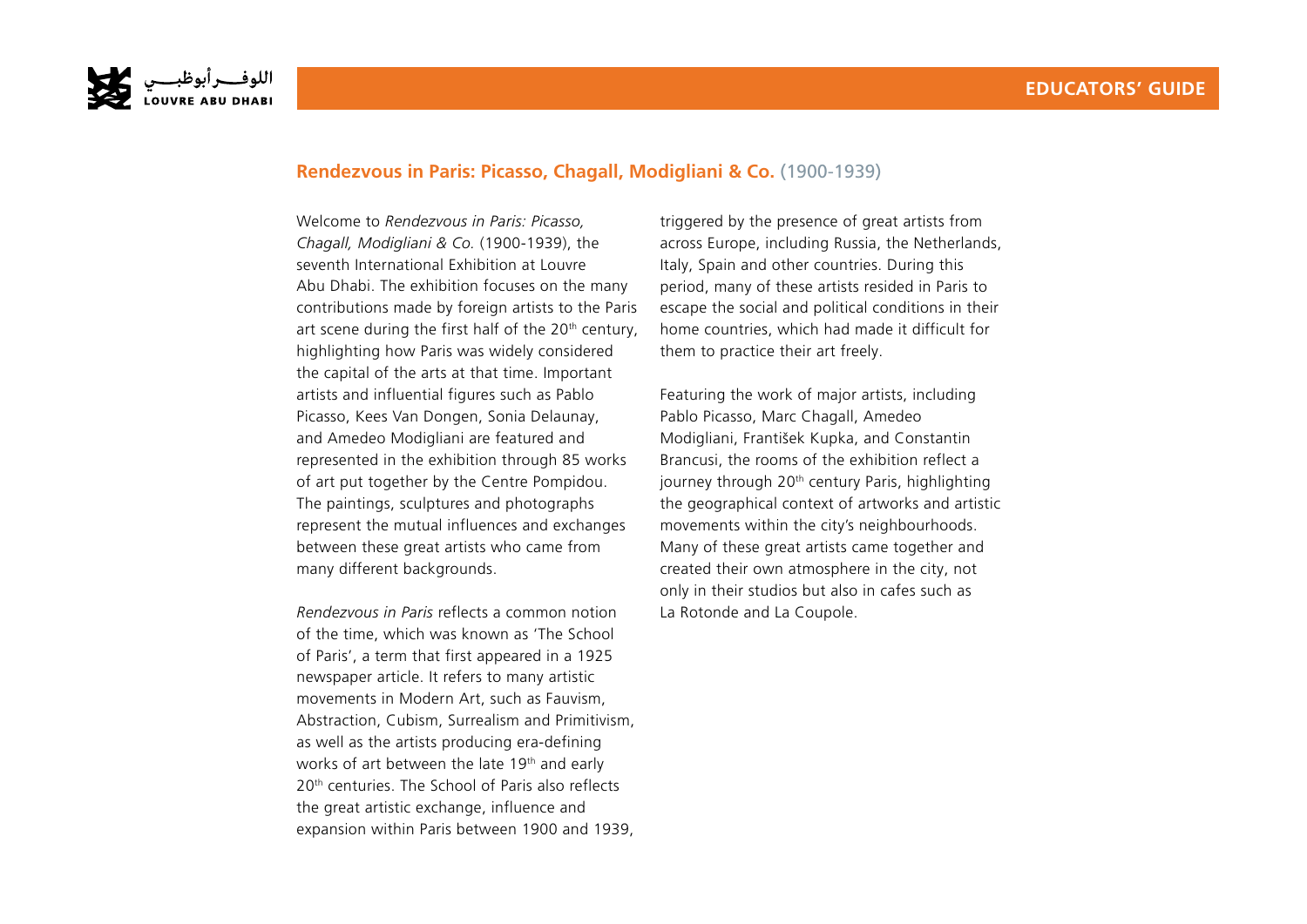## **František Kupka**  *Disks of Newton. Study for Fugue in Two Colours*  1911-1912

Suitable for Cycles 1 & 2 Possible subject connections: Science, Maths, Visual Arts



# **ARTWORK # 1**

#### **ABOUT KUPKA**

František Kupka was born in 1817 in Opočno, Czech Republic. After studying in Prague, he moved to Vienna before eventually settling in Paris, where he used to paint in a Symbolist style. He also made a career as an illustrator, publishing satirical drawings. After serving in the First World War, he returned to his investigation of colour and movement and took up a teaching post in Prague. Kupka featured in the exhibition *Cubism and Abstract Art* at the Museum of Modern Art, New York, in 1936.

#### **FAUVISM**

One of the first innovative artistic movements of the 20<sup>th</sup> century, Fauvism was inspired by Van Gogh and Gauguin's use of intense colour as a way to describe light and space and, most importantly, to communicate the artist's emotional state.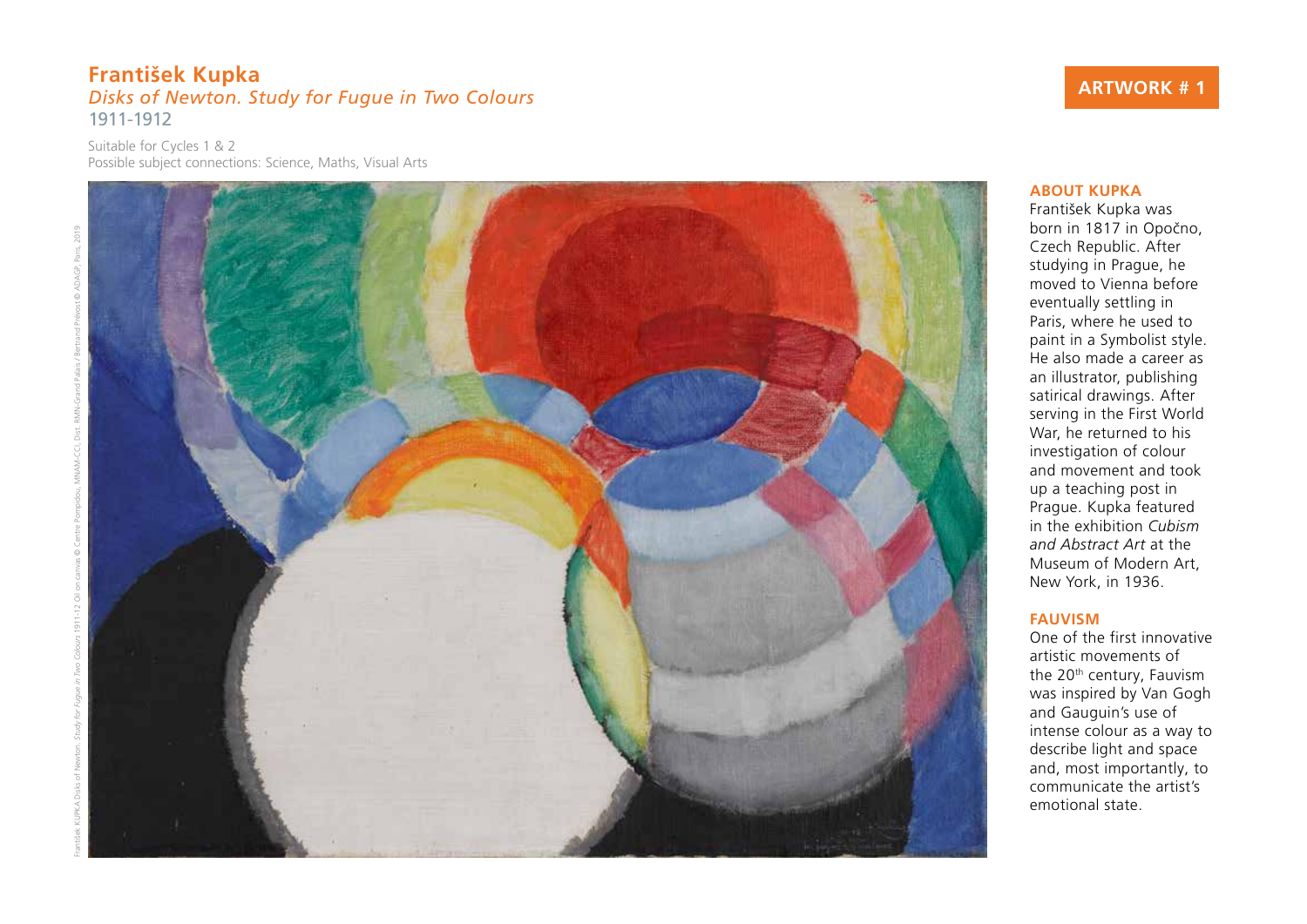

## **František Kupka**  *Disks of Newton. Study for Fugue in Two Colours*  1911-1912

## **ABOUT THE ARTWORK**

With this artwork, Kupka explores the possibilities offered by colours and circles to create a new approach to painting, based on the viewer's emotions and senses, such as sight and sound.

## **OBJECTIVES**

Students learn about **Fauvism** and the **role of colours** in the creation of a new artistic style.

#### **HEAD TO THE MASTERS OF COLOUR: FROM FAUVISM TOWARDS ABSTRACTION**

- INTRODUCE your students to colours (e.g. primary and secondary colours, complementary colours, warm and cool colours, Newton's colour wheel).
- RESEARCH how artists of the 19th and early 20<sup>th</sup> centuries used colours.
- EXPLAIN how artists' technical use of colour led to this form of Fauvism.

# **ASK YOUR STUDENTS**

**1**

**Describe what you see.**  How is this painting constructed?

**What colours are used?**  Which ones complement each other? **2**

**How does this painting relate to Newton's colour wheel? 3**

**What would you add to**  What would you add this artwork and why

## **IN-GALLERY ACTIVITY**

- ASK your students to look at a number of paintings in the room.
- ASK what they all have in common and how they use colours.
- DIVIDE your class into two groups, each focusing on one of Kupka's abstract paintings.
- ASK each group to prepare a written description of the artwork, as if they are talking to someone who can not see the painting.
- USE the following questions to help guide the groups:
- Pick three words they associate with this picture, what words would they choose?
- What do they think of these words and phrases: "Calm, but dynamic", "Aggressive and quiet", "pulsating"?

• INTRODUCE students to Newton's colour wheel.

**CLASSROOM ACTIVITY:**  COLOUR WHEELS

- EXPLAIN that they will be making colour wheels to look at the effects of and differences between warm and cold colours.
- DISTRIBUTE different-sized circles as templates to draw around.
- DRAW three large circles of different sizes on a piece of paper. Draw smaller enclosing circles within them. Then draw a line through the middle of each large circle.
- FILL the sections of one circle with warm colours, another with cool colours and the last with complementary colours. Make sure to use a colour wheel as a guide.
- CHOOSE colours that are opposite each other on the colour wheel and place them opposite each other in your third circle.
- **LOOK** at how the colours they choose for their colour wheels are either contrasting or in harmony.

## **SUGGESTED RESEARCH TOPICS**

- Abstract art
- Fauvism
- Newton's findings on colours
- Relationship between colours and emotions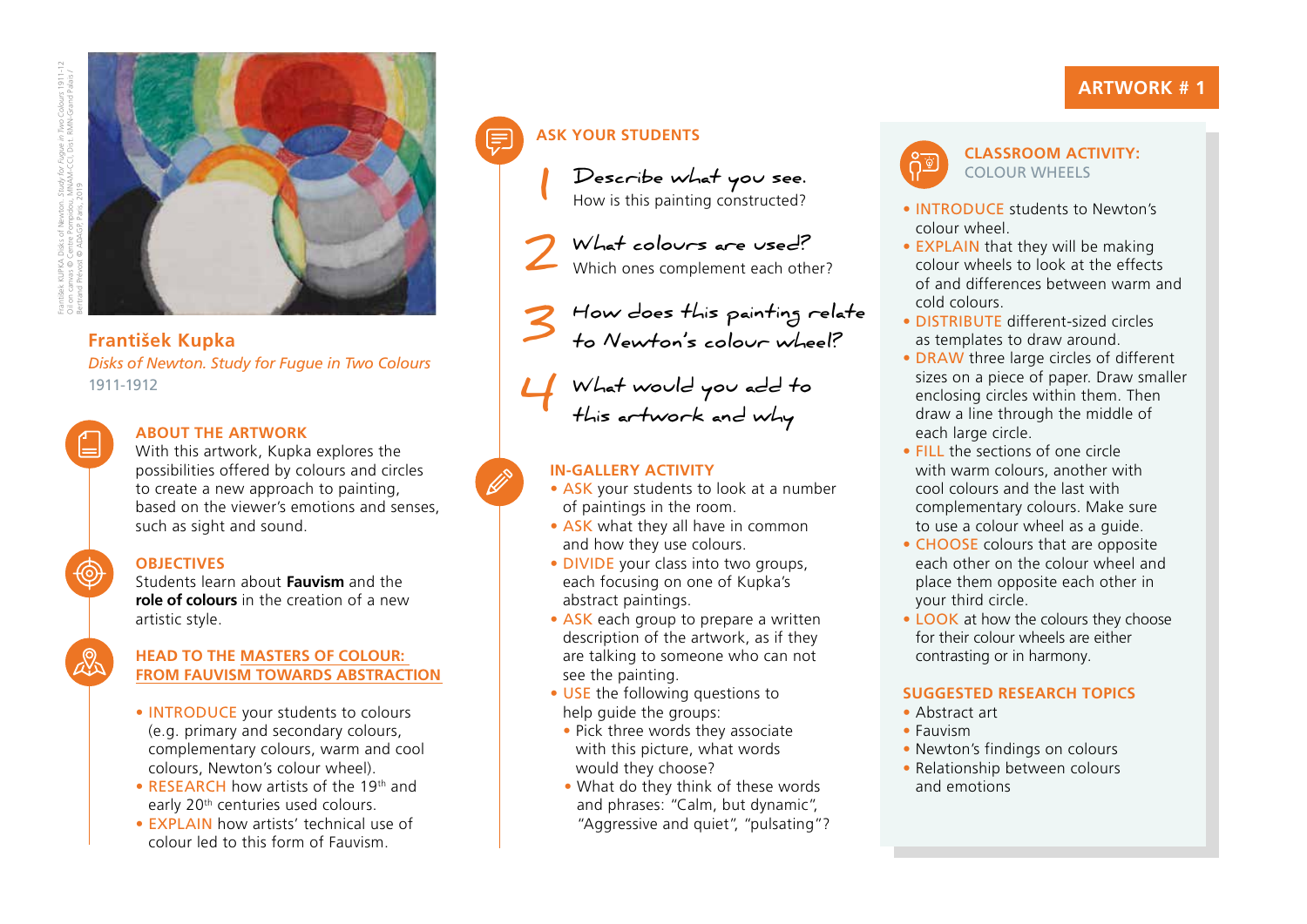

## **Pablo Picasso**  *Woman Seated in an Armchair*  1910

Suitable for Cycles 1, 2 & 3 Possible subject connections: Maths, Visual Arts

#### **ABOUT PICASSO**

Pablo Picasso was born in Malaga, Spain, in 1881. He trained in Madrid and Barcelona, and arrived in Paris in 1901. In 1907, Picasso painted *Les Demoiselles d'Avignon*  (*The Girls of Avignon*), a work that helped give rise to Cubism. During the First World War, he returned to a more traditional figuration. He is considered one of the 20<sup>th</sup> century's greatest artists.

#### **CUBISM**

An early 20<sup>th</sup> century avant-garde art movement that marked a rupture with European artistic traditions. Through Cubism, artists tried to show the 3D world on 2D surfaces, with several viewpoints at once.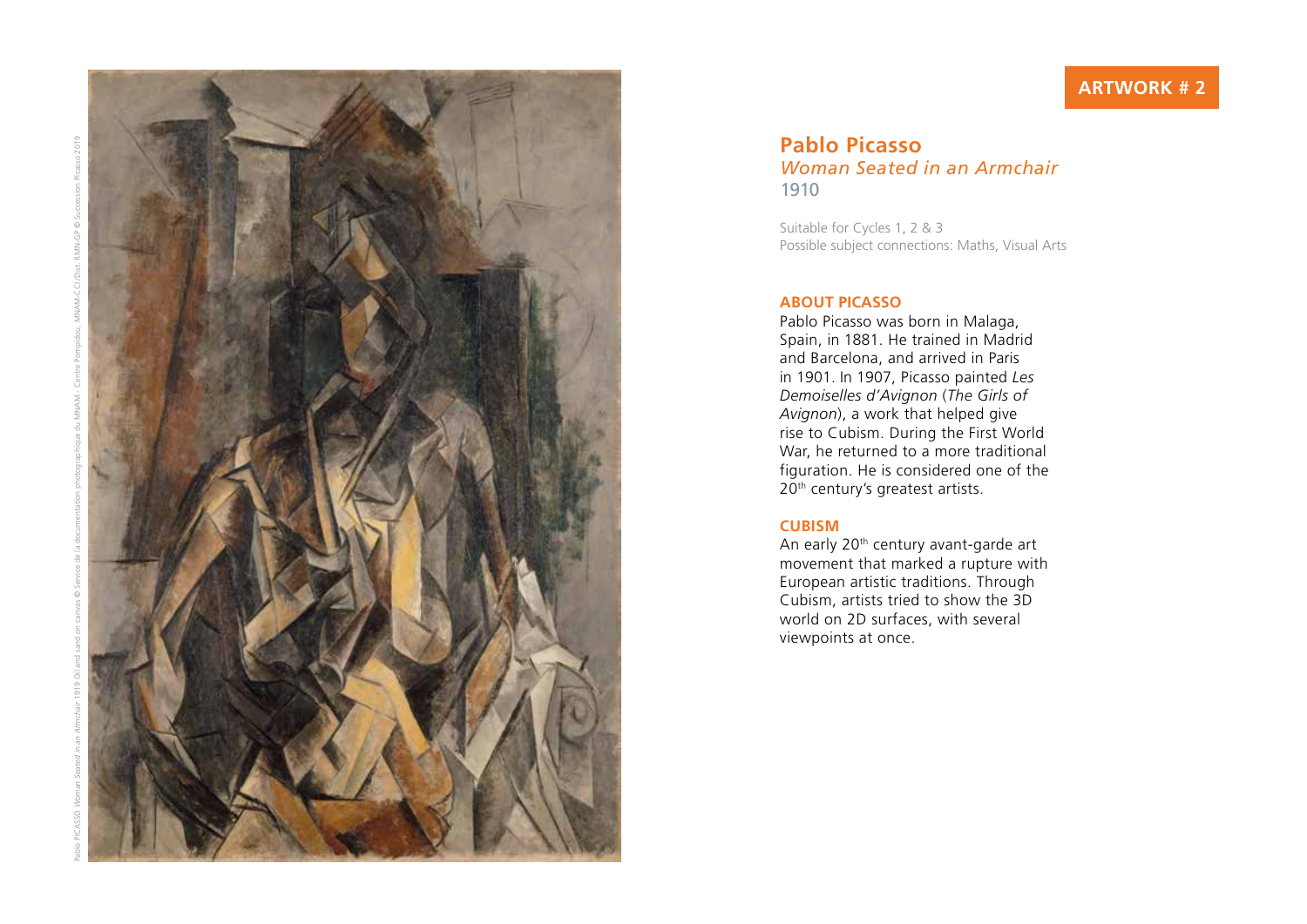# **ARTWORK # 2**



Pablo PICASSO *Woman Seated in an Armchair* 1919 Oil and sand on canvas © Service de la documentation

Pablo Picasso *and multiple sides? Woman Seated in an Armchair* 1910



## **ABOUT THE ARTWORK**

This artwork represents the close collaboration between Picasso and Georges Braque, who tackled a problem that would govern Cubism for the next two years: a reality in three dimensions on a surface that contains only two.

With the volume of the subject broken down, the details of its characteristics become reduced. Therefore, Picasso's painting switches to forms that move away from reality towards abstraction.

## **OBJECTIVES**

Students discover **Cubism** and the work of **Picasso**.

## **HEAD TO FOREIGN CUBISTS AND FIND THIS PAINTING.**

## **ASK YOUR STUDENTS**

- **What does the painting represent? 1**
- **How do the features of the character appear to you? 2**
- **Does the character in**  S Does the character in<br>this painting seem flat? **Or are there many layers** 
	- **In your view, what was**
- **Picasso trying to say? 4**
	- **What is the best thing**
- sout this artwork?

## **IN-GALLERY ACTIVITY**

- 
- ASK your students to look at all the paintings in the room.
- What do they have in common?
- What geometrical forms are they using?
- FIND two paintings with the same subject: *Young Girl with a Hoop* by Pablo Picasso and *Child with a Hoop* by Maria Blanchard.
	- How is the girl in each painting similar or different from the other?



#### **CLASSROOM ACTIVITY:**  CUBIST PORTRAIT

- INTRODUCE the work of Picasso and the Cubist movement.
- ASK them to choose a friend to sit down for a portrait.
- EXPLAIN that they will take 5-6 photo portraits of their friend that shows different sides of their face.
- PRINT the photos and cut each one into random pieces. The shapes should be geometric forms.
- ARRANGE the pieces so they represent the face from multiple viewpoints, and glue them once ready.
- SHARE and reflect on each other's work.

## **SUGGESTED RESEARCH TOPICS**

- Cubism
- The Bateau-Lavoir and Montmartre
- The work of Picasso after Cubism

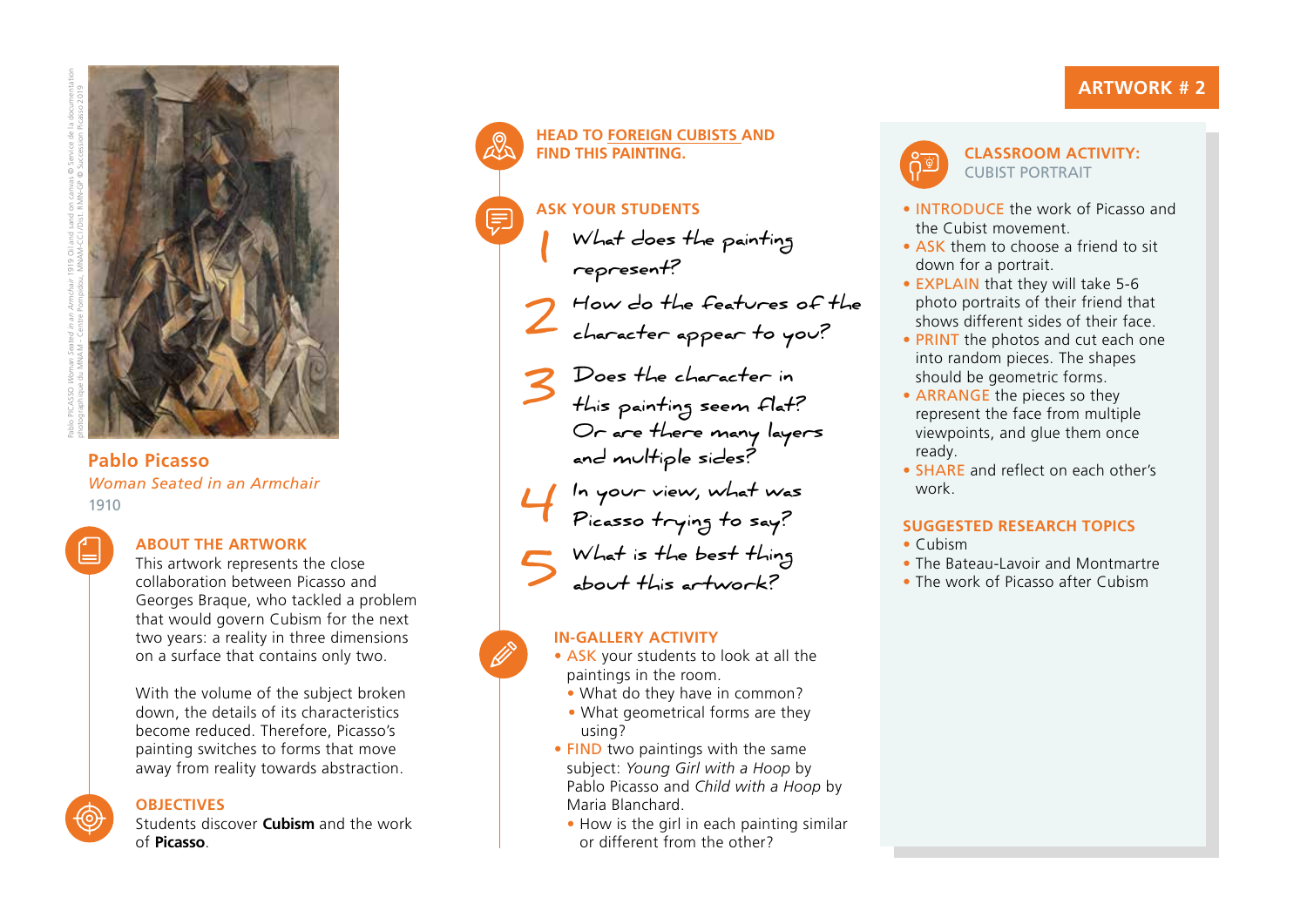# **ARTWORK # 3**



## **Amedeo Modigliani**  *Woman's Head*  1912

Suitable for Cycles 2 & 3 Possible subject connections: Visual Arts, History, Maths

#### **ABOUT MODIGLIANI**

Amedeo Modigliani was born in Livorno, Italy, in 1884. He studied in Florence and Venice, and then moved to Paris, settling in Montmartre. In 1909, he became friends with artist Constantin Brancusi and moved to Montparnasse, where he sculpted in stone. He later took a studio at La Ruche, returning to painting with a series of portraits.

#### **PRIMITIVISM**

The interest of early modern European artists in what was called 'primitive art', which includes tribal art from Africa, the South Pacific and Indonesia.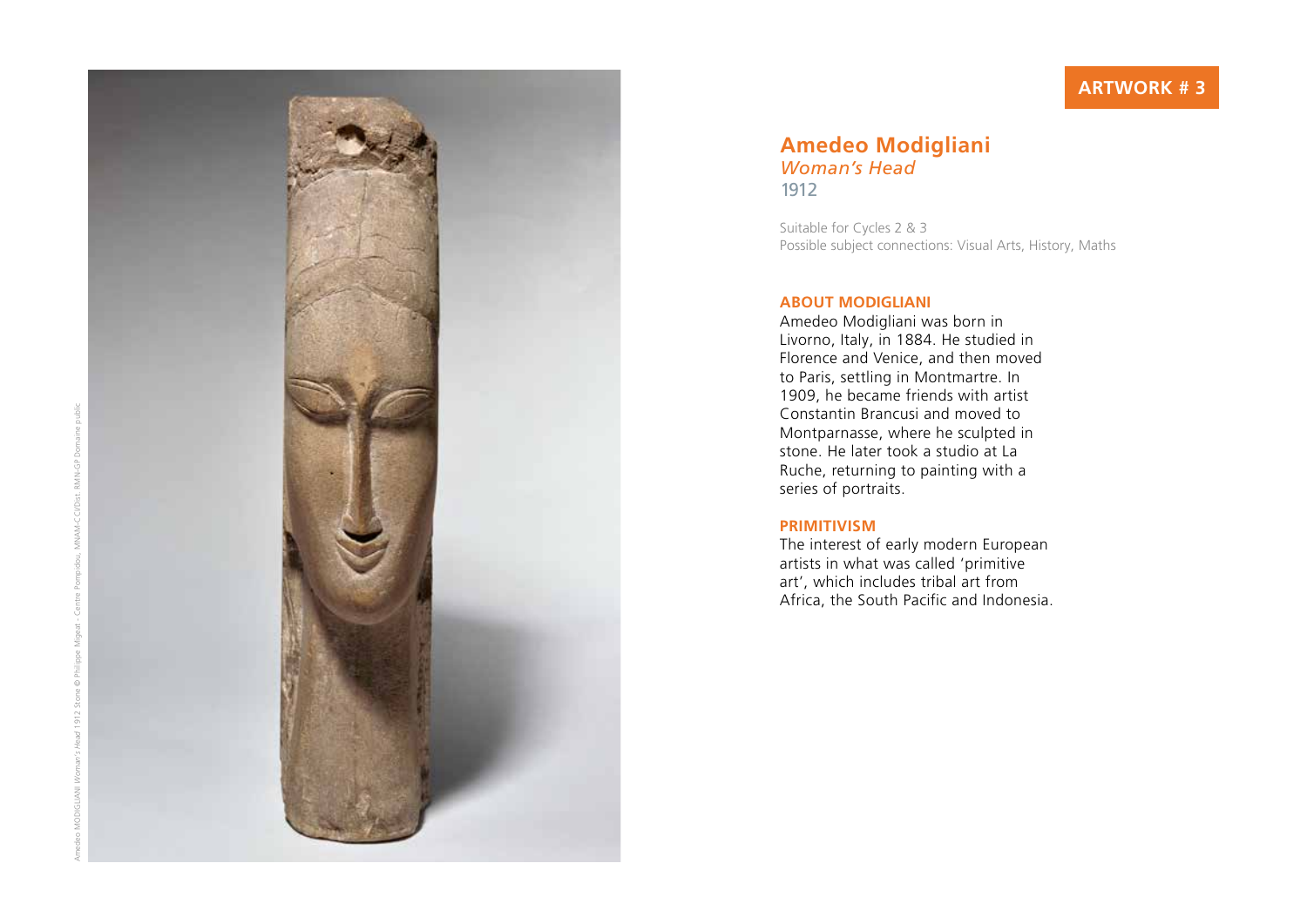

## **Amedeo Modigliani** *Woman's Head* 1912

## **ABOUT THE ARTWORK**

This sculpture represents Modigliani's interest in what is called 'primitive art' – i.e. tribal art from places like Africa, the South Pacific, Cambodia and Indonesia. The common characteristics of Modigliani's sculptural work are symmetry, repetition and refinement.

## **OBJECTIVES**

Students discover the specific style of **Modigliani** and learn about **Primitivism** and its influence on modern western art.



 $\equiv$ 

## **HEAD TO AMEDEO MODIGLIANI AND THE ARTISTS OF MONTPARNASSE AND PREPARE YOUR STUDENTS.**

TELL students that they are about to see a work of art by the artist Modigliani entitled *Woman's Head* (*Tête de femme*), featuring a woman's face. GIVE students a few minutes to write down what they think the work might look like.

## **IN-GALLERY ACTIVITY**

- GUIDE the group into the gallery to look at the artwork together.
- DISCUSS in pairs how the sculpture is similar or different from what they expected.

# **ASK YOUR STUDENTS**

**What do you see?** 

- **What material was used to make this sculpture? 2 1**
- **Is it better to look at it**
- **from the front? The sides? The back? 3**
- **If you had to describe this artwork to a friend, which 4 words would you choose?**
- **What would you add to this artwork and why? 5**

# **ARTWORK # 3**



#### **CLASSROOM ACTIVITY:**  MODIGLIANI-INSPIRED SELF PORTRAIT

- RESEARCH the life and art of Modigliani.
- INTRODUCE the artist's unique style and how primitive arts inspired him.
- EXPLAIN that students will create a self-portrait inspired by his style.
- DISCUSS the proportions of faces in his paintings, and compare the differences such as the elongated neck, almond eyes and elongated noses that are unique to his style.
- PROVIDE students with A4-sized paper.
- FOLD the paper in half lengthwise, then fold it in half two more times to create an 8-square grid.
- INFORM students that the eyes should be closer to the top of the head, the mouth closer to the bottom and the nose elongated.
- ADD other facial details such as eyebrows, hair and accessories.
- ASK students to share their artwork with a partner and discuss the process with them.

## **SUGGESTED RESEARCH TOPICS**

- Primitive arts
- The paintings of Modigliani